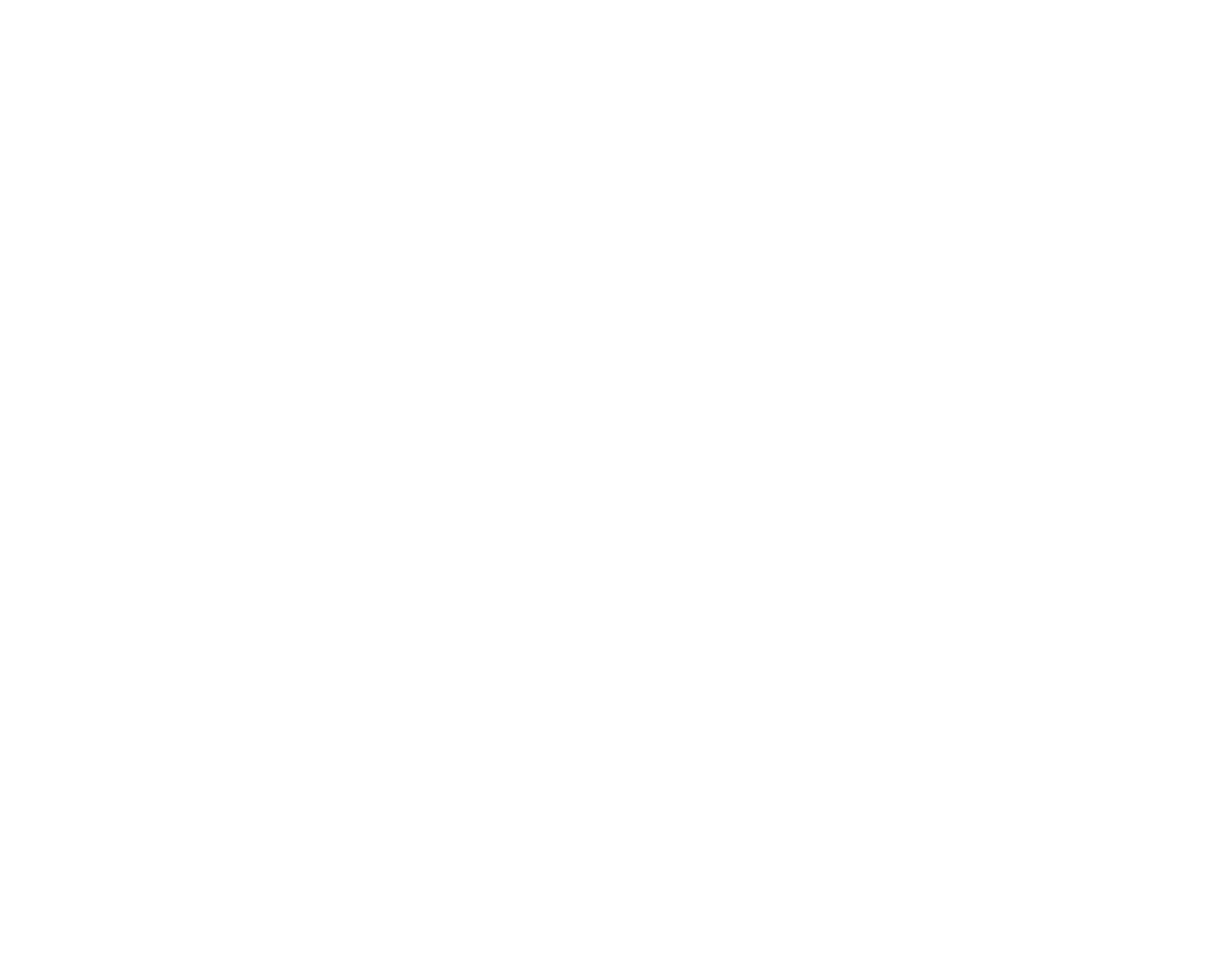Black October explained that the Tekmil traced its origins to the Maoist practice of criticism and struggle sessions.

"Yet the PKK adapted and modified it, turning it into one of the most important aspects of the guerrilla struggle and party life," he explained. "To acknowledge and address our shortcomings and those of our hevals (comrades) allows growth and development for both the individual as well as the community."

IRPGF members noted that tasks are equally divided and rotated, everything from guard duty, to cleaning toilets, to composting. Men and women participate equally in militias.

Black October credits the YPJ's ideology and propaganda with a major shift for women's place in Kurdish society. He said he was moved to tears by their expressions of joy during a Newroz (Kurdish New Year) celebration.

"During the festivities, a group of young girls were dancing around the fire holding hands and shouting "Jin, Jiyan, Azadi!" or "Woman, Life, Freedom!" he explained.

"Their voices were filled with the confidence of free women, though most were not even teenagers yet. Their laughter and joy filled the air and it was their voices that were the true sounds of the revolution.

"I was overcome with emotion. With tears streaming down my cheeks, I turned to one of my comrades saying, 'even if this revolution is crushed by our enemies, the revolution had already succeeded.'"

## **Contents**

| International volunteers form anarchist brigade with |   |
|------------------------------------------------------|---|
| long-term plan to create democratic confeder-        |   |
| ation across Turkey and Syria $\ldots \ldots \ldots$ | 5 |
|                                                      | 7 |
| American air support                                 | 8 |
|                                                      | 9 |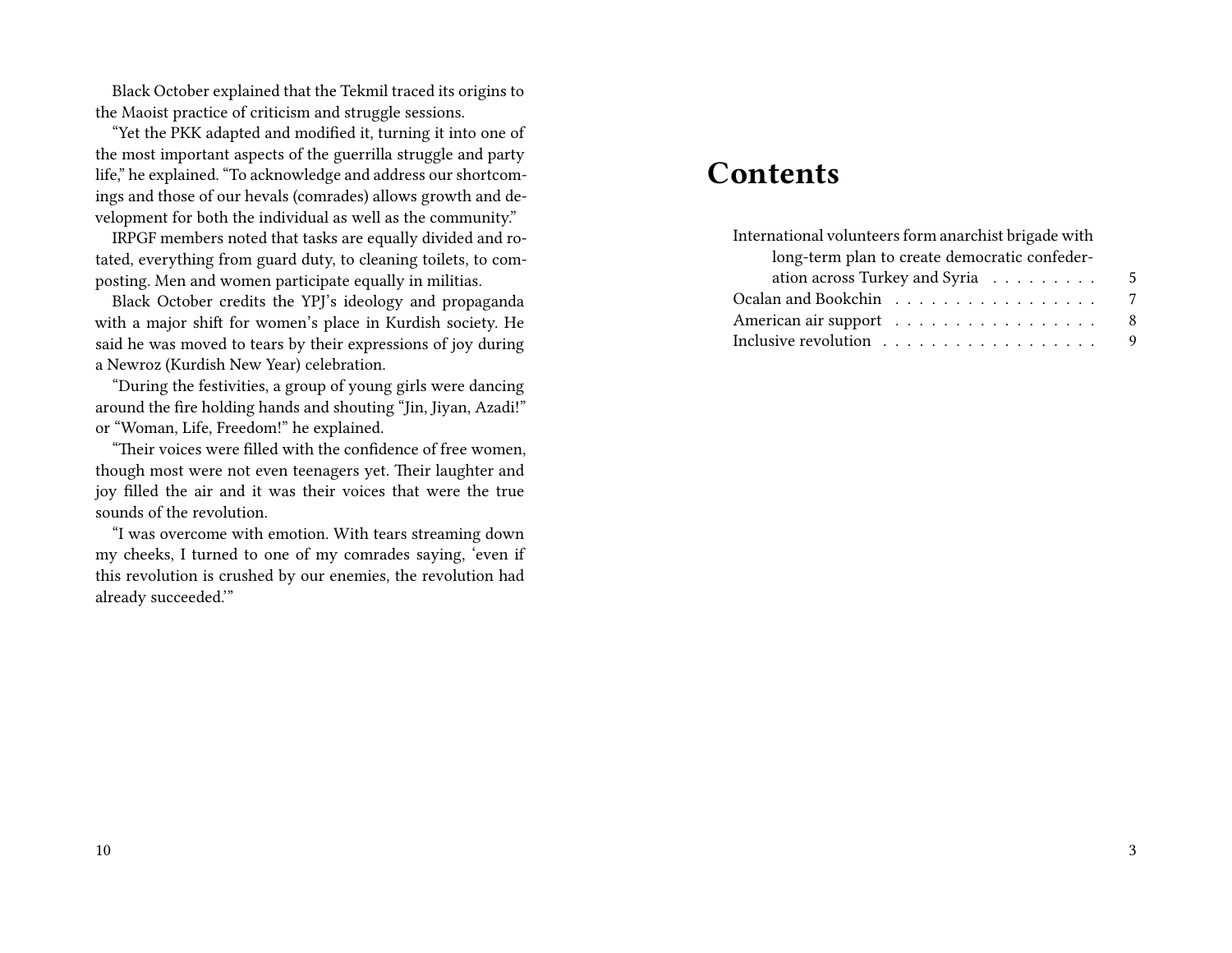"Well for one it is important to acknowledge the fact that without coalition air support the YPJ/YPG would not have had the same success," said Heval Sores.

"But they learned their lessons from the past. The betrayal of the Kurds at Sykes-Picot have taught them to be careful and only rely on themselves.

"Apoji movements (Kurdish organisations following Ocalan) have fought over 40 years and they have since learned how to use the political interests of the different players to their advantage.

"And they know what the interests of the US are and that in the long term they are the enemy. We as militant anarchists need to learn from this and do the same thing."

### **Inclusive revolution**

While international media has lauded the YPG/J for their success against IS, and the inclusion of women, members of the IRPGF say that the radical ideology which has produced such success is rarely covered.

The YPG/J and associated militias are designed to work as collectives, with each unit spending hours a day critiquing themselves, other members of the group, and their actions. The process, known as Tekmil (Kurdish for "review"), is credited with minimising hierarchies in the fighting groups, as everyone is given a chance to put opinions forth.

"The Tekmil criticism and self-criticism system work extremely well," said Heval Sores. "A friend of mine once put it nicely: We are not the Catholic church. You don't say "sorry I am an asshole", do your 10 Ave Marias and then go back to being an asshole.

"If you self-criticise it means you truly want to work on something, resulting in less conflict and a constant striving for self-improvement."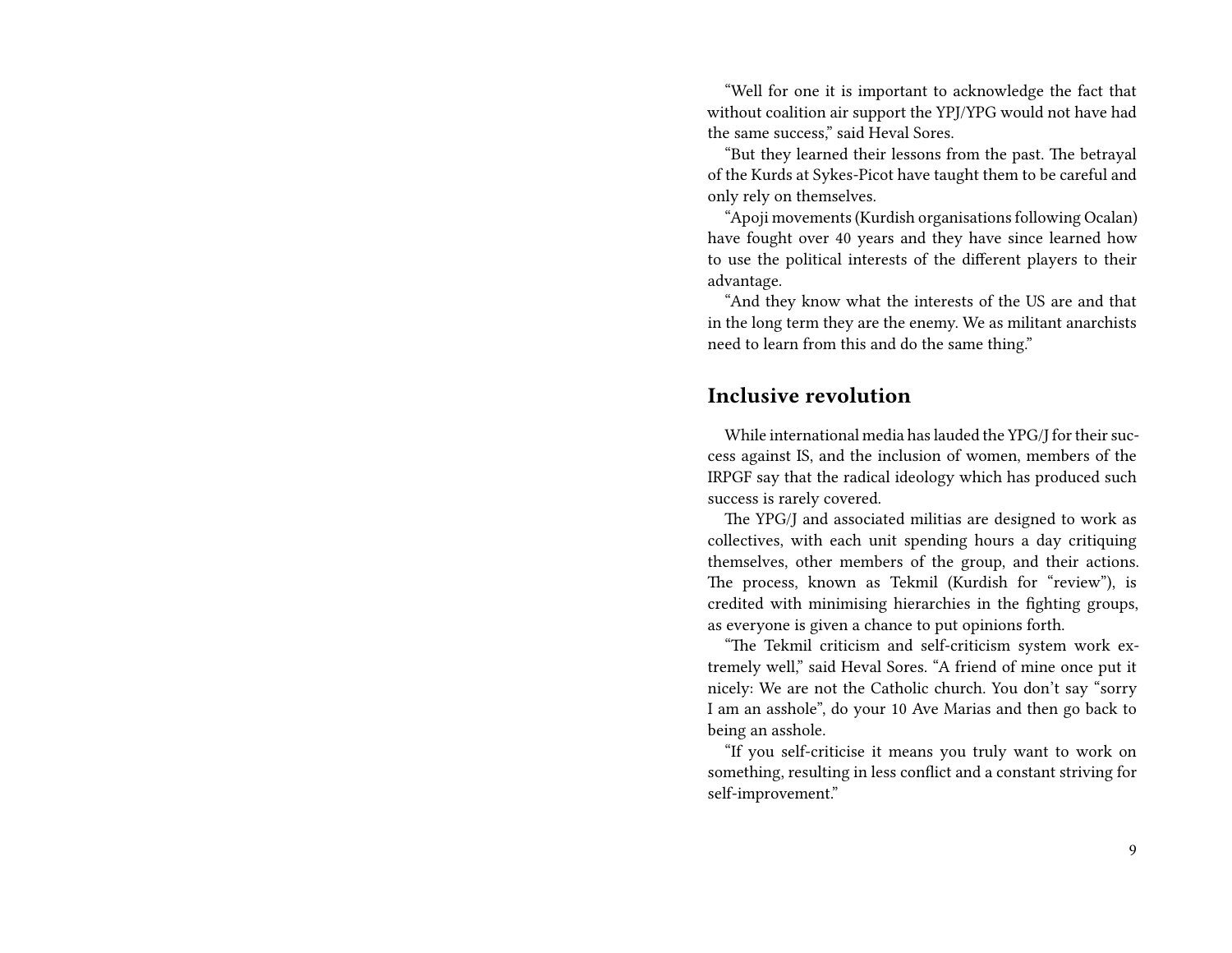local councils and municipalities in Rojava, while suppressing political dissent and opposition parties.

However, the IRPGF admonished those who don't lend their support to their struggle.

"I think the better question probably should be why all the people still living in non-liberated areas such as the USA, UK, China etc have not come," said Heval Sores.

"Especially all the anarchists… I see many 'revolutionaries' that don't actually believe that they could even bring about a revolution."

Nevertheless, Black October acknowledged there were "contradictions" that he disagreed with.

"But that is why I am here. To learn and provide critical solidarity and support."

#### **American air support**

Another major point of contention, especially for American anarchists, is the YPG/J's ongoing partnership with the US military.

From the American side, the relationship is relatively simple — if the YPG/J is challenging IS, they are an asset to the US.

A representative from US Central Command reiterated that it is currently legal for American citizens to join any group of the anti-IS coalition in Syria, and the Department of Defence only interacts directly with American YPG/J volunteers in the event of extreme medical emergencies.

The members of IRPGF affirmed that international fighters had relatively no interaction with the several hundred US advisors and special forces in northern Syria. However they coordinate with US coalition air support, meaning that anarchist fighters are working in tandem with a military power that they consider an ideological enemy. This leads them to treat the YPG/J's alliance with the US very delicately.

#### 8

### **International volunteers form anarchist brigade with long-term plan to create democratic confederation across Turkey and Syria**

International volunteers have called for a "revolution" across southern Turkey and northern Syria, after forming what they claim to be the first strictly "anarchist" contingent inside the Syrian Kurd YPG militia.

The International Revolutionary People's Guerrilla Forces (IRPGF), created in April, is a cell within the International Freedom Battalion, the grouping of foreigners who travelled to support the YPG in their fight against the Islamic State group.

While they are by no means the first international volunteers to travel to northern Syria, their goals of a revolution within Syrian-Kurd area of "Rojava", and the Kurd-dominated southern areas of Turkey, will alarm Ankara.

Many within the IRPGF have committed to fight against the Turkish military and their allies, who entered Syria in August partly to neutralise the YPG as a threat on their southern border.

Turkey views the YPG as an extension of the Turkish PKK, which has fought a decades-long war with the Turkish state. On Wednesday, the Turkish government said it could not accept a US decision to arm the YPG with heavy weapons to fight the Islamic State group.

For anarchists, as well as other ideological volunteers in Rojava, this war is one front of an internationalist revolution, not merely resistance against IS. Whether or not the IRPGF will ever eventually fight in Greece, Brazil, Belarus or China remains to be seen, but they are definitely more than happy to find themselves on the front lines in Syria.

Two members of the IRPGF, who go by the pseudonyms Heval Sores and Black October, agreed to speak with Middle